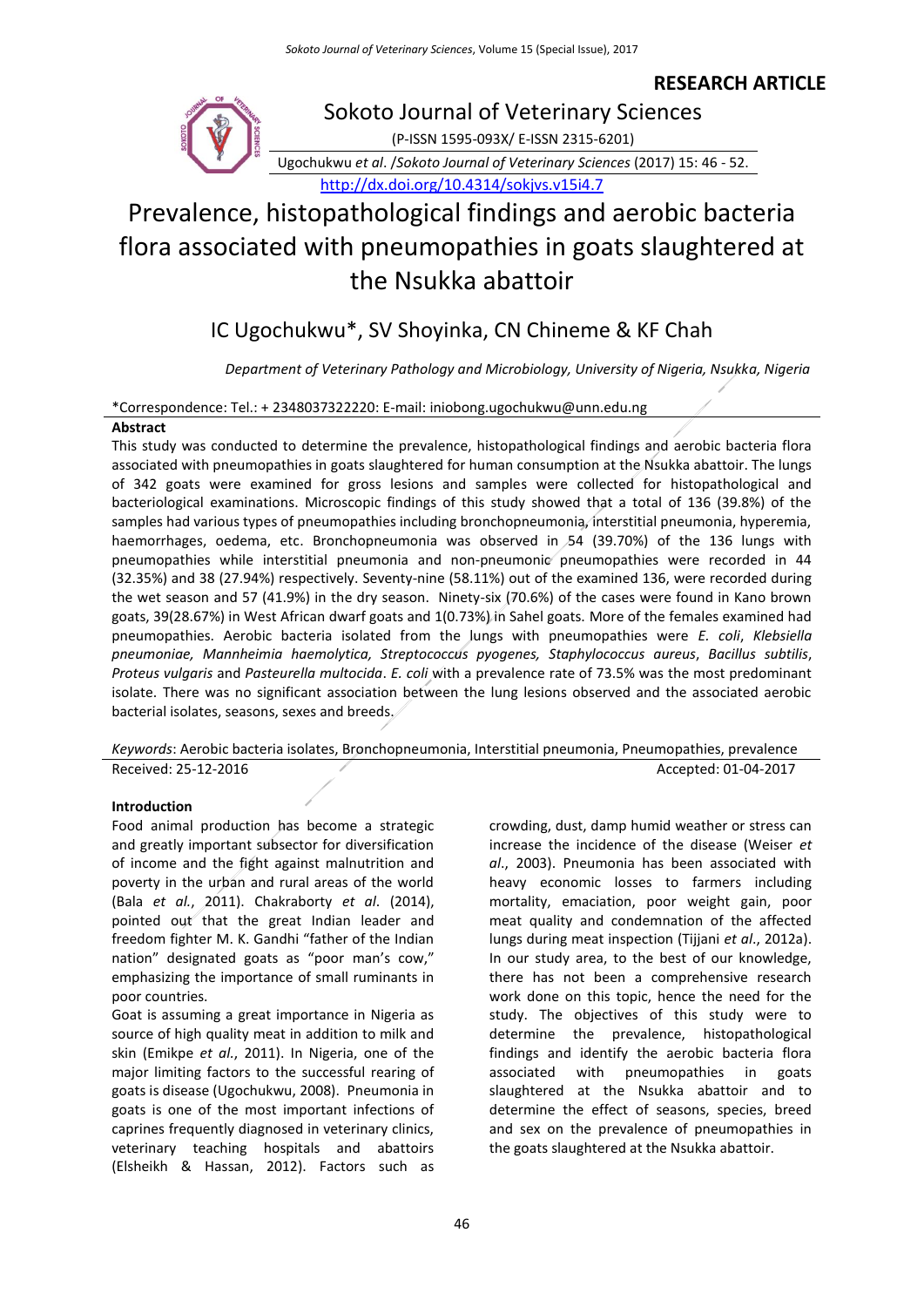#### **Materials and Methods**

#### *Study area*

This study was conducted in Nsukka, a town in Nsukka Local Government Area of Enugu state, Nigeria. It situated at latitude 6°51'24"N and longitude 7° 23'45"E, and has an estimated population of 1,377,001. Nsukka is (NPC, 2006). The climate here is tropical. The average temperature in Nsukka is 24.9 °C. The average annual rainfall is 1579 mm (Inyang, 1978).

*Study design, sample collection and study duration* The study was conducted over a 6 - month period, 3 months in the dry season (Dec, 2013-Feb, 2014) and 3 months in the rainy season (April, 2014- June, 2014). The caprine lung samples with gross pneumopathies were collected in duplicates from goats looking sick and some looking apparently normal slaughtered at the Nsukka abattoir, placed in sterile sample bottles and appropriately labelled. One portion was used for histopathological tissue processing and studies while the other portion was used for bacteriological studies.

#### *Gross and histopathological studies*

The lungs of each slaughtered goat were examined and the nature and distribution of the pneumopathic lesions were properly recorded as described by Thomson (1981).

Sections of the lungs observed grossly to have lesions were fixed in 10% buffered formalin in appropriately labelled sample bottles and sent to Histopathology Laboratory, Department of Veterinary Pathology and Microbiology, University of Nigeria, Nsukka. After fixation, the tissue was dehydrated in graded alcohol (70, 80, 90 and 100%), cleared in xylene, embedded in paraffin wax and sectioned at 5µm thickness, using a microtome. The tissue sections were then stained with haematoxylin and eosin using procedures described by Bacha & Bacha (2012). The Slides were examined under light microscope at appropriate objectives and photomicrographs of representative lesions were taken using Motic camera.

#### *Isolation and Identification of aerobic bacteria*

Tissue sections from pneumopathic lung samples were aseptically collected, put into appropriately labelled sterile sample bottles and transported in ice packs to the Diagnostic Microbiology Laboratory, Department of Veterinary Pathology and Microbiology, University of Nigeria, Nsukka. These tissue materials were streaked on blood and MacConkey agar plates and incubated at 37°C for 24 hours. Representative morphological colony types were picked and purified on blood, nutrient and MacConkey agar. Colonial characteristics on blood, nutrient and MacConkey agar were noted. Gram positive Cocci were subjected to Mannitol salt agar, catalase, CAMP and coagulase tests adhering to standard protocols as described by Sharma (2009). Gram negative rods and coccobacilli isolates were cultured on Eosin methylene blue agar, Giemsa staining was performed, the following biochemical tests were also performed, namely; indole, methyl red, Voges proskauer, citrate utilization, nitrate reduction and urease tests as well as reaction on triple sugar iron agar were performed using standard procedures as outlined by Harley & Prescott (2002). Bacterial isolates were identified by colonial, microscopic and biochemical characteristics according to standard procedures as described by Hubbard (2010).

#### *Statistical analysis*

Descriptive statistics involving frequencies and percentages of occurrence of pneumopathies in goats and the associated aerobic bacterial isolates were used. Chi-square statistics was used to determine the level of association between the seasons, *breeds*, sex and the occurrence of pneumopathies. Significance was accepted at P < 0.05.

#### **Results**

Out of the 342 caprine lungs examined, 136 (39.8%) were observed microscopically to have pneumopathies included bronchopneumonia, interstitial pneumonia, hyperemia, haemorrhages and oedema. Of the 136 lungs with pneumopathies, 98 (72.05%) were pneumonic, which included bronchopneumonia and interstitial pneumonia, while the other observed pneumopathies were 38 (27.94%) with hyperemia representing 8 (5.88%), haemorrhages 18 (13.23%) and oedema 10 (7.35%). Figure 1 shows the prevalence of the individual observed pneumopathies as percentage ratio of total number of pneumopathies observed. Majority of the pneumonic pneumopathies were bronchopneumonia. The gross lesions observed were mainly those of frothy exudates in the trachea and oozing of fluid from the cut surface of the lungs indicating pulmonary oedema with a frequency of 7.35%, pulmonary haemorrhage with an occurrence frequency of 13.23%, hyperemia (5.88%), purulent exudative pneumonia, congestion and consolidation in the cases of suppurative and fibrinous bronchopneumonia. There was also fibrinous exudation into the pleura and parenchyma of the affected lungs in cases of Fibrinous bronchopneumonia while in cases of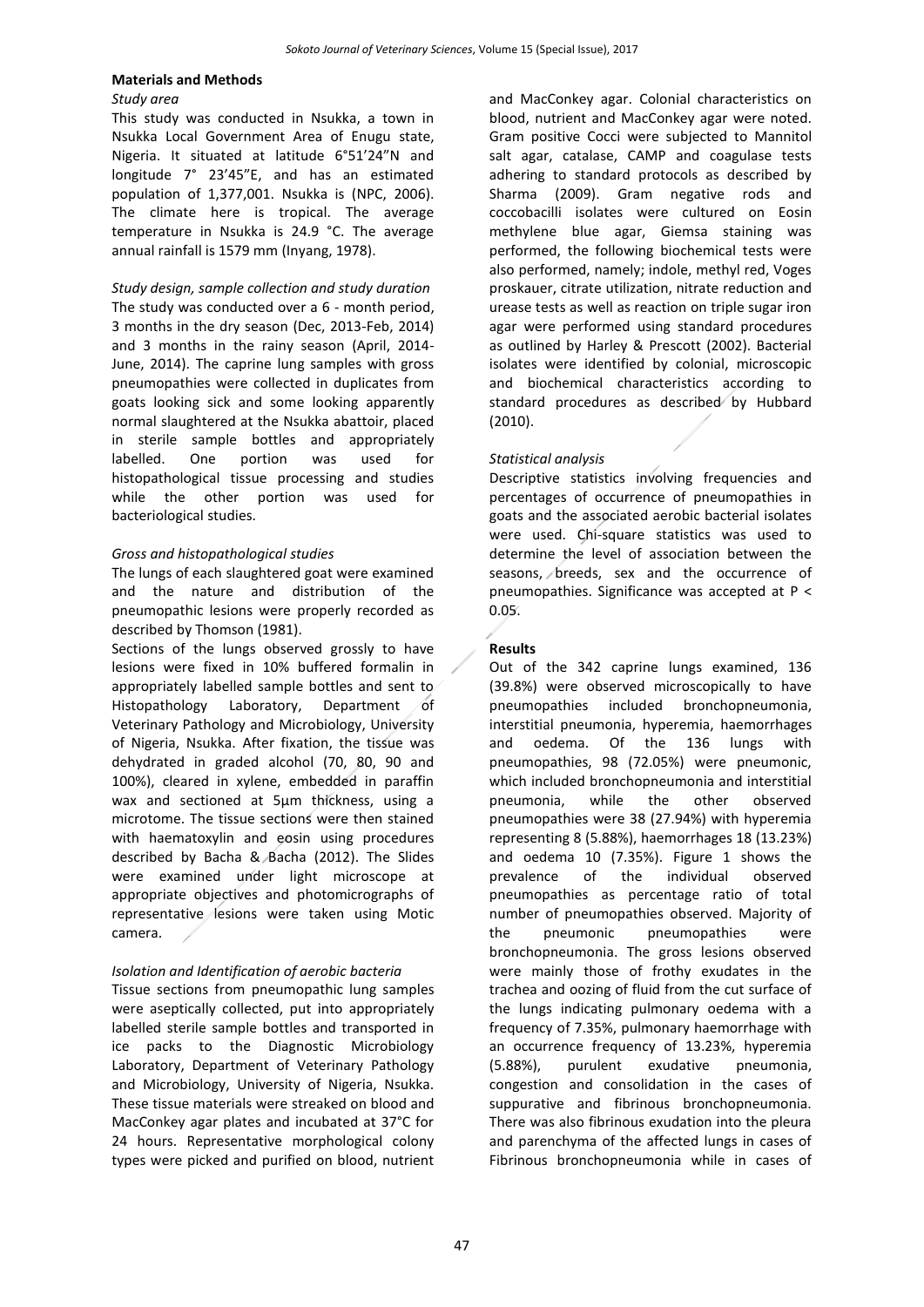interstitial pneumonia, the lung lesions appeared grossly as reddish and meaty in consistency.

Histopathological examination revealed the two types of bronchopneumonia; fibrinous pneumonia and suppurative bronchopneumonia were observed in 11.02% (*n* = 15/136) and 28.67% (*n*= 39/136) respectively, while interstitial pneumonia were observed in 32.35% (*n=*44*/*136). The lungs observed microscopically with bronchopneumonia were characterised by neutrophilic infiltrations in the alveolar spaces and lumens of the bronchioles and bronchi, and in 3 of the cases, there was a mixture of various amounts of cell debris and macrophages observed in these areas (Plate I). The lungs with interstitial pneumonia were characterised by interalveolar space infiltrated with predominantly lymphocytes, macrophages and a few neutrophils (Plate II). Histopathological findings in the cases of hyperaemia, included active hyperemia in which blood vessels were engorged with blood while in cases of pulmonary oedema, there was serous fluid accumulation in the alveoli and bronchioles. In some cases, the pleura was distended but this was not due to pleuritis but due to hydrothorax and in cases of haemorrhage, there was the presence of red blood cells in the interalveolar spaces in an ecchymotic pattern in most cases. There were several cases of backpooling of blood (Plate III), observed at the Nsukka abattoir.

Eight aerobic bacteria species were isolated from the lungs with pneumopathies in the following descending order of prevalence, *E. coli* 100 (73.5%), *Klebsiella pneumoniae* 32 (23.52%), *Mannheimia haemolytica* 23 (17%), *Staphylococcus aureus*



**Figure 1**: Prevalence of pneumopathies as percentage ratio of total number of pneumopathies observed in goats slaughtered at the Nsukka abattoir



**Plate I**: Catarrhal bronchopneumonia in the lung of a Kano Brown goat Note –Neutrophilic exudates in bronchiolar lumen (Thick arrow), thinner arrow pointing at distended interlobular space, infiltrated with polymorphonuclear cells, multifocal areas of alveoli distension (E) and alveoli collapse (A). X400 H&E



**Figure 2**: Percentage of aerobic bacteria isolates from lungs with pneumopathies in goats slaughtered in the Nsukka abattoir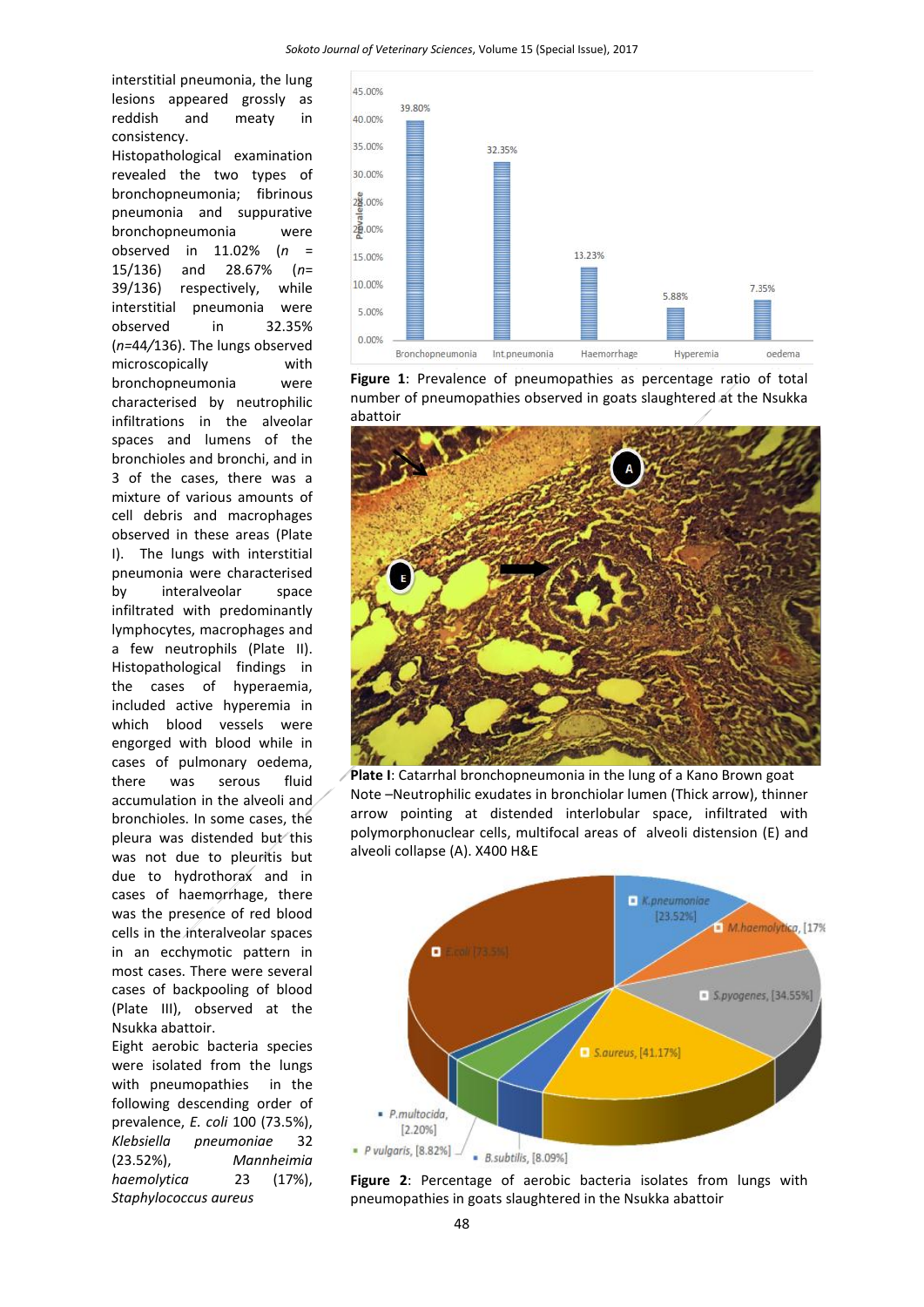56 (41.17%), *Streptococcus pyogenes* 47 (34.55%), *Proteus vulgaris* 12 (8.82%), *Bacillus subtilis* 11 (8.09%) and *Pasteurella multocida* 3 (2.20%), respectively (Figure 2).

Sex distribution of the cases of pneumopathies showed that more of the females than males were observed to have pneumopathies and more pneumopathies were recorded in the wet season than in the dry season (Figure 3). Of the 136 goats with pneumopathies 79 (58.11%) were recorded during the wet season and 57 (41.9%) in the dry season. 96 (70.6%) of the cases were found in Kano brown goats, 39(28.67%) in West African dwarf goats and 1(0.73%) in Sahel goats (Table 1). The chi-square analysis results (Pearson's Chi-square = 5.948, p-value = 0.546) showed that there is no significant association (P<0.05) between the histopathological findings observed in the goats examined and the Kano brown breed of goats, similarly, the chi-square analysis results (Pearson's Chi-square = 9.220,  $p$ -value = 0.237) showed that there is no significant association (P<0.05) between the histopathological findings observed in the goats examined and the WAD breed of goats. Therefore, was no significant association (p>0.05) between the lung lesions observed and the breeds with pneumopathies and seasons.

#### **Discussion**

Different types of pneumopathies both pneumonic and nonpneumonic were observed during histopathological examination. The types of pneumonia observed in this study are in agreement with the most common types of



Plate II: Chronic interstitial pneumonia in the lung of a Kano Brown goat X 100 H&E. Note - (Arrow) interalveolar space infiltrated with inflammatory cells and distended alveoli (E). Inset showing infiltrating mononuclear cells (mainly lymphocytes, macrophages and few neutrophils) X1000 H&E



Plate III:- Active hyperemia (arrows) of the interalveolar space X 400 H&E in the lung of a West African dwarf goat



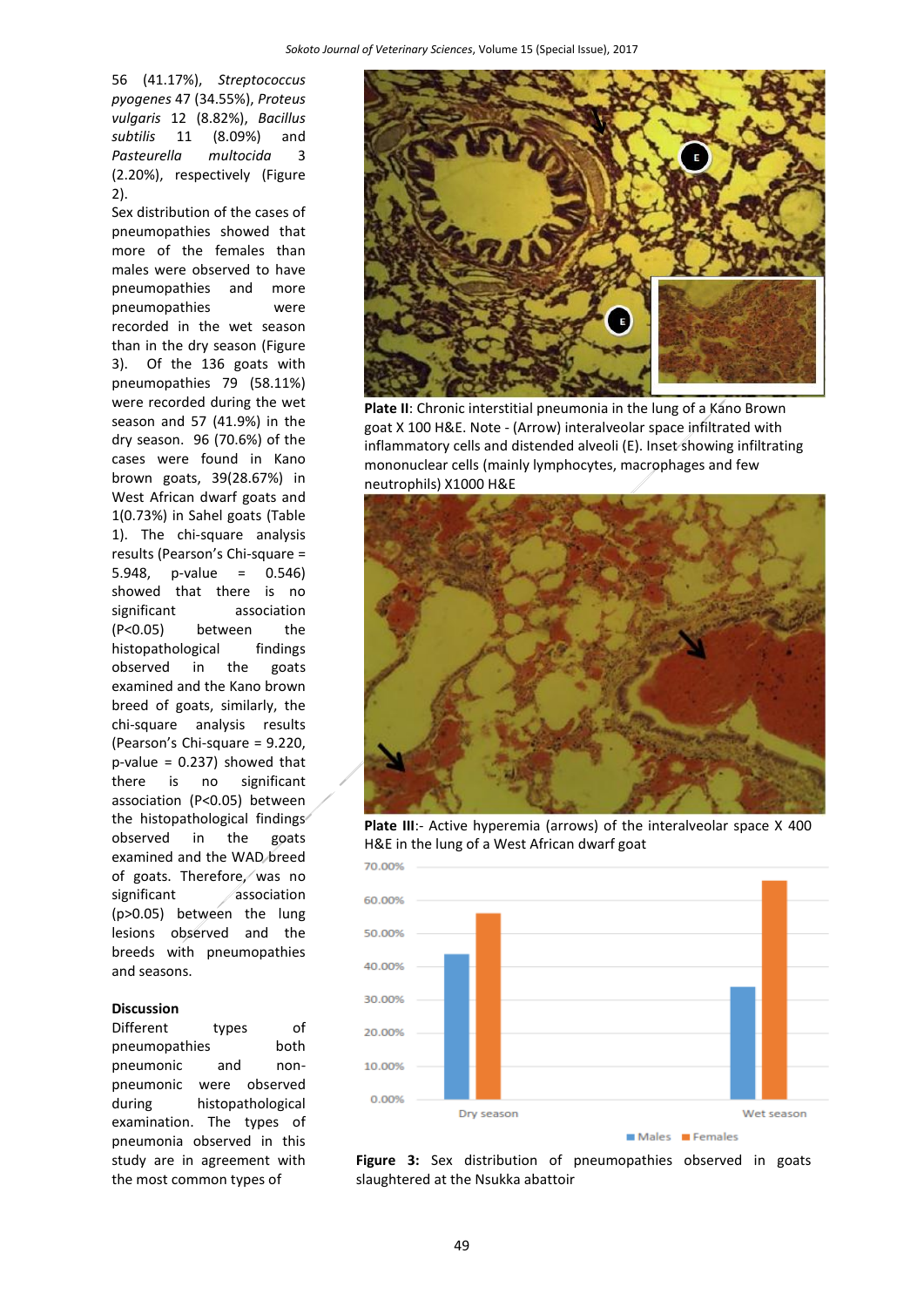| Season       | Breed      |                          |       |       |
|--------------|------------|--------------------------|-------|-------|
|              | Kano Brown | West African Dwarf (WAD) | Sahel | Total |
|              |            |                          |       |       |
| Dry season   | 38         | 18                       |       | 57    |
| Rainy season | 58         | 21                       |       | 79    |
| Total        | 96         | 39                       |       | 136   |

pneumonia encountered in previous studies. Yesuf *et al*. (2012) and Ashraf *et al.* (1986) reported such findings in small ruminants in Ethiopia and Pakistan. Upadhyaya & Rahman, (1993) also reported them in goats in their study conducted in Assam, India.

In this study, 28.67% of the pneumonic lungs amongst goats with pneumopathies showed the characteristics of catarrhal bronchopneumonia and lower than the 58%, 51.22% and 45.24% reported by Ashraf *et al.,* (1986), Yesuf *et al.*  (2012) and Azizi *et al*. (2013) respectively in small ruminants. Also, fibrinous bronchopneumonia observed in this study 11.02% amongst goats with pneumonia was lower than the results 26.72%, 39.02% reported by Oruç (2006) and Yesuf *et al.*  (2012) respectively but higher than 9% and 7.14% reported by Ashraf *et al*. (1986) and Azizi *et al.*  (2013) respectively. The variation in the results could be attributed to differences in the predisposing factors such as production systems, transport stress, climatic changes, unhygienic conditions and a low level of herd health status which these animals were exposed to. The 32.35% prevalence rate of interstitial pneumonia recorded in this study is higher than 19%, 18.3%, 20.9%

and 23.61% recorded by Upandayaya & Rahman*,*  (1993), Oruç (2006), Azizi *et al.* (2013) and Yesuf *et al. (*2012) in small ruminants, respectively. The prevalence in this present study is comparable to that of Tijjani *et al*. (2012b), who reported a prevalence of (32%) in small ruminants but lower than the 41% recorded by Ashraf *et al.* (1986) in small ruminants. This is because the presence of interstitial pneumonia indicates other causes such as allergen and viruses are involved in the development of pneumonia (Azizi *et al.*, 2013). There were several cases of backpooling of blood, that were attributed to the slaughtering method of severing the jugular vein used at the Nsukka abattoir.

The *Escherichia coli, Mannheimia haemolytica and Pasteurella multocida* found in this study as the dominant aerobic bacterial organism isolated from fibrinous types of bronchopneumonia have been reported previously (Upadhyaya & Rahman, 1993; Oruç, 2006; Yesuf *et al.*, 2012; Azizi *et al.*, 2013). *Staphylococcus spp*, *Streptococcus spp* and *E. coli* were the predominant aerobic bacteria isolated from catarrhal bronchopneumonia. This is similar to the findings of Yesuf *et al.* (2012). However, *E.* 

*coli* was also isolated from some cases of catarrhal bronchopneumonia in this study.

In this study, *Staphylococcus aureus, Streptococcus pyogenes and E. coli* were the most dominant aerobic bacteria isolated. *Staphylococcus aureus* observed in this study is one of the predominant aerobic bacteria isolates from cases of interstitial pneumonia, which was also reported by Azizi *et al.* (2013). The aerobic bacteria isolated from the cases of interstitial pneumonia in this study could be due to the fact that geographic location, nutrition and climate are determining factors on the type of micro organism causing pneumonia (Azizi *et al*., 2013). The type of aerobic bacteria isolated in this study are similar to the isolates reported in small ruminants in Maiduguri, Northeast Nigeria (Tijjani *et al.,* 2012b) and Zaria, North central Nigeria (Raji *et al.,* 2000).

The variation in the prevalence rates of different types of pneumopathies in goats in different seasons may be attributed to the variation in nutrition, breed and the effect of stress factors involved (transportation, crowding and heat). Transport stress, overcrowding and nutritional shortage could possibly play a constructive role in predisposing the goats to different types of pneumonia (Yesuf *et al.,* 2012).

In this study, more of the Kano brown with a total number of 96 than the WAD (39) and Sahel (1) goats examined had pneumopathies. This difference was mainly due to the proportion of breeds examined because Kano brown goats was the most common breed slaughtered at the Nsukka abattoir and could also occur due to genetic variation of the breed which influences their immune response and host receptor interaction with colonizing bacteria of the selected species (Yesuf *et al.,* 2012).

Majority of the cases of pneumopathies were observed in females than in males for the dry and wet seasons. The results confirm findings by Raji *et al*. (2000) that rainstorms, heavy rainfall and dry harmattan are important stress factors in the pathogenesis of pneumonia of sheep and goats. In addition the Kano brown and Sahel goats were transported over long distances about 820km from the northern part of the country to reach the market, in Southeast Nigeria. They were also crowded and mixed at market places with the West African dwarf goats, during transportation and lairage.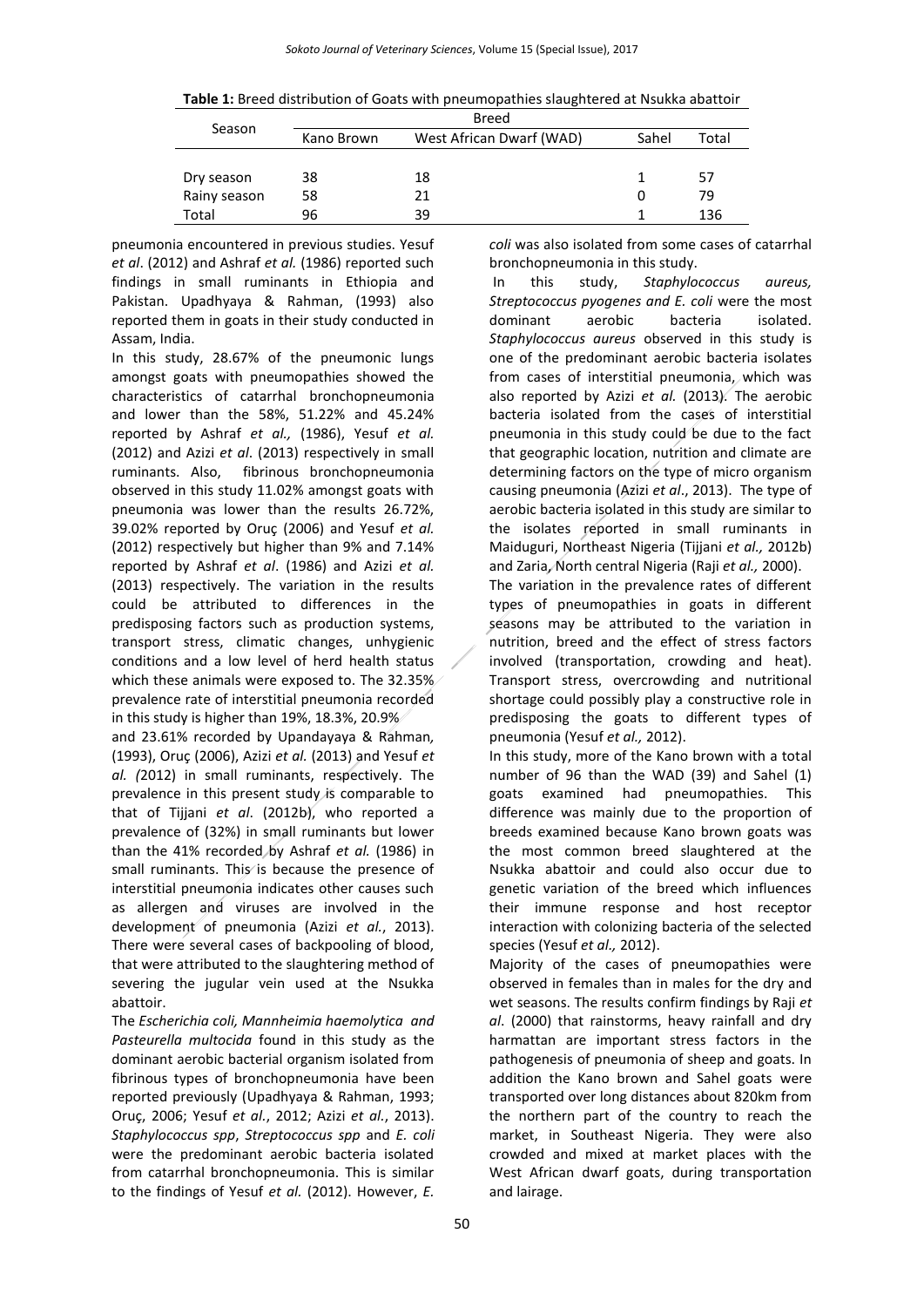The study period coincides with low environmental temperatures, representing a recognizable stressful condition. This is in agreement with the role of these commensal organisms could be enormous (Yimer & Asseged, 2007).

In conclusion, based on the results obtained in this study, the prevalence of most of the observed pneumopathies were higher in the rainy season than in the dry season, it was also higher in females examined and it was also concluded that several bacterial species inhabit the respiratory tract of apparently normal goats but stressful conditions could turn these known harmless commensals into disease causing bacteria.

#### **References**

- Ashraf M, Khan MZ & Ghishti MA (1986). Incidence and Pathology of Pneumonias in sheep and goats slaughtered at Faisalabad. *Pakistan Veterinary Journal*, **6**: 55-59.
- Azizi S, Korani FS & Oryan A (2013). Pneumonia in slaughtered sheep in south western Iran: Pathological characteristics and aerobic bacterial aetiology. *Veterinaria Italiana*, **49** (1): 109-118.
- Bacha WJ Jr & Bacha LM (2012). Color Atlas of Veterinary Histology, third edition. Wiley – Blackwell, UK. Pp 3-5.
- Bala AN, Garba AE & Yazah AJ (2011). Bacterial and parasitic zoonoses encountered at slaughter in Maiduguri abattoir, Northeastern Nigeria. *Veterinary World*, **4**(10): 437-443.
- Chakrabouty S, Kumar A, Tiwari R, Rahal A, Malik Y, Dhama K, Pal A & Prasad M (2014). Advances in diagnosis of respiratory diseases of small ruminants. *Veterinary Medicine International,* Article ID 508304.
- Elsheikh HM & Hassan SO (2012). Pneumonia in Goats in Sudan*. International Journal of Animal and Veterinary Advances,* **4** (2): 144-145.
- Emikpe BO, Taiwo VO & Onilude OM (2011). The Gut and Lung morphometry in experimental and natural lineage 1 variant of Peste des petits ruminants virus infection in Nigeria goats. *International Journal of Morphology*, **29**  (2): 585-590.
- Harley JP & Prescott LM (2002). *Laboratory Exercises in Microbiology, fifth edition*. The McGraw- Hills companies, London, UK. Pp 32-72.
- Hubbard JD (2010). A Concise Review of Clinical Laboratory Science. Second edition. Lippincott Williams & Williams, Philadelphia. Pp 249 – 264.
- Inyang PEB (1978). The Climate of Nsukka and Environs. *In*: The Nsukka Environment

findings of Omoike (2006) and Yimer & Asseged (2007). Considering the extremes of weather and other poor managerial inputs, the pathogenic

#### **Acknowledgement**

We deeply appreciate the immense help of Mrs(s). M. Ngwu and T. Onyishi of the Diagnostic Veterinary Microbiology Laboratory, Mr(s) C. Ugwubujo and Egonu of the Veterinary Pathology Laboratory, Mrs. Ikechukwu of the Veterinary Public and Preventive Medicine Laboratory and Miss Ngozi Asogwa of the Veterinary Anatomy Laboratory University of Nigeria, Nsukka.

> (GEK Ofomata, editor). Fourth Dimension Publishers, Enugu. Pp 86-94.

- NPC (National Population Commission) (2006). Federal Republic of Nigeria Official Gazette, 2009. Abuja.
- Omoike A (2006). Prevalence of diseases among sheep and goats in Edo state, Nigeria. *Journal of Agriculture and Social Research*, **6** (2): 23-31.
- Oruç E (2006). The pathologic and bacteriologic comparison of pneumonia in lambs. *Turkish Journal of Veterinary and Animal Science*, **30**(6): 593 – 599.
- Raji MA, Adogwa AT, Natala AJ & Oladele SB (2000). The Prevalence and gross pathologic lesions of ovine and caprine pneumonia caused by bacterial agent in Zaria. Nigeria. *Ghana Journal of Science*, **40**: 3-8.
- Sharma K (2009). Manual of Microbiology, Tools and Techniques, second edition. Ane Books Pvt. Ltd. New Delhi. Pp 149-199.
- Thomson RG (1981). The pathogenesis and lesions of pneumonia in cattle. *Compendium on Continuing Education for the Practicing Veterinarian,* 3(Suppl), S403.
- Tijjani AN, Ameh JA, Saddiq MA & Auwal MS (2012a). Isolation and antimicrobial susceptibility of bacterial pathogens from caprine pneumonic lungs in maiduguri, northeastern Nigeria. *Continental Journal of Veterinary Sciences,* **6** (2): 4-10.
- Tijjani AN, Ameh JA, Gambo HI, Hassan SU, Saddiq MA & Gulani I (2012b). Studies on the bacterial flora and pathologic lesions of caprine pneumonic lungs in Maiduguri, Northeastern Nigeria. *African Journal of Microbiology Research*, **6** (48): 7417-7422.
- Ugochukwu EI (2008). Isolation and Characterization of *Pasteurella multocida* from caprine pneumonic lungs. *Animal Research International*, **5**(2): 880-882.